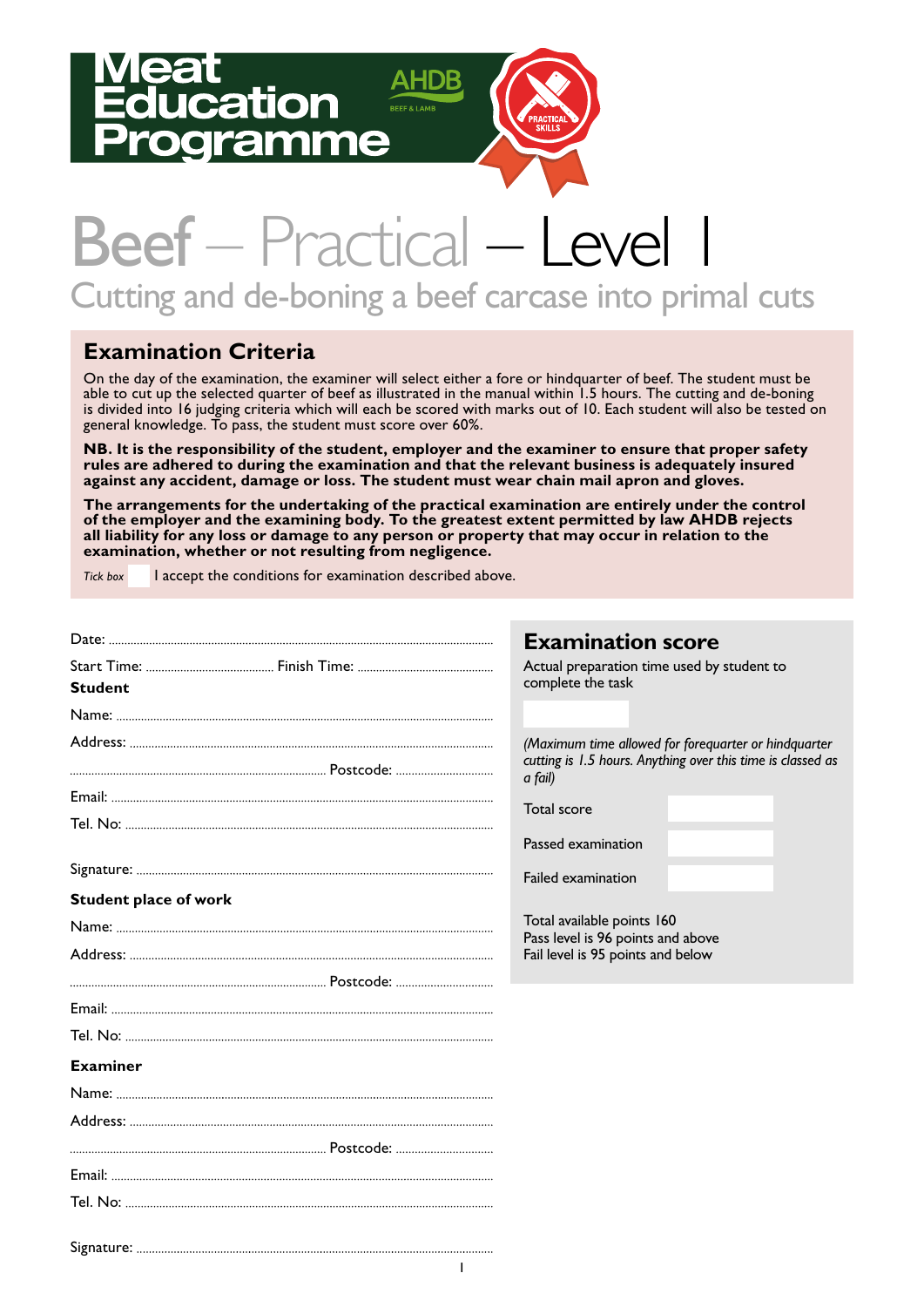# Score Sheet

### **Scoring form to be used if forequarter is chosen**

1. Selecting the correct location on the inside and outside of the carcase to be able to start removing the shoulder block from the remainder of the forequarter.

| Poor |  |  |  |  | <b>Very Good</b> |
|------|--|--|--|--|------------------|
|      |  |  |  |  |                  |
|      |  |  |  |  |                  |
|      |  |  |  |  |                  |
|      |  |  |  |  |                  |

2. Being able to make a clean horizontal cut through the outer muscle layer from the initial cut between the ribs towards the mark made on the back of the rib section.

| Poor |                                                                              |  |  |  | <b>Very Good</b> |
|------|------------------------------------------------------------------------------|--|--|--|------------------|
|      |                                                                              |  |  |  |                  |
|      | ${\small \begin{minipage}{0.9\linewidth} \textbf{Comments:} \end{minipage}}$ |  |  |  |                  |
|      |                                                                              |  |  |  |                  |
|      |                                                                              |  |  |  |                  |

3. Being able to identify the correct seams without cutting into muscles and remove the shoulder block completely while the forequarter is in the hanging position.

| Poor |  |  |  |  | <b>Very Good</b> |
|------|--|--|--|--|------------------|
|      |  |  |  |  |                  |
|      |  |  |  |  |                  |
|      |  |  |  |  |                  |
|      |  |  |  |  |                  |

4. Being able to de-bone the shoulder.

| Poor |  |  |  |  | <b>Very Good</b> |
|------|--|--|--|--|------------------|
|      |  |  |  |  |                  |
|      |  |  |  |  |                  |
|      |  |  |  |  |                  |
|      |  |  |  |  |                  |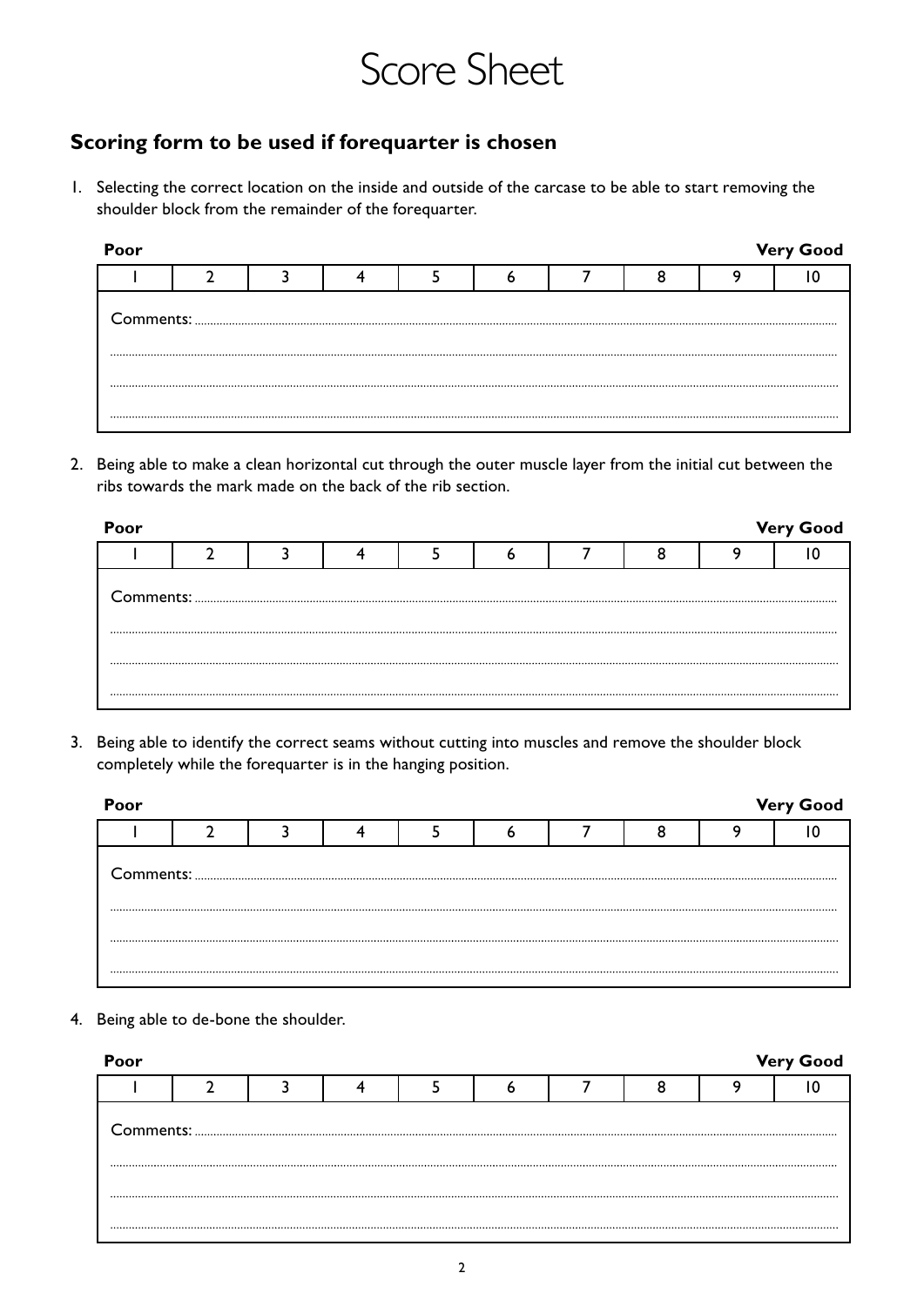5. Being able to seam cut the shoulder into individual primal muscles.

| Poor                                               |  |                                                |                                        |                       |   | <b>Very Good</b> |
|----------------------------------------------------|--|------------------------------------------------|----------------------------------------|-----------------------|---|------------------|
|                                                    |  |                                                | ь                                      | 8                     | a |                  |
| Comments:                                          |  |                                                |                                        |                       |   |                  |
| Fore Shin<br>Shoulder Brisket<br>Underblade Fillet |  | Underblade Muscle<br><b>Blade</b><br>Clod Shin | Clod Flat<br><b>Baby LMC</b><br>Needle | <b>LMC</b><br>Feather |   |                  |

6. Removal of the fore rib; this can be done either in the hanging position or on a cutting table, whichever suits the student, including the de-boning of the fore rib.

| Poor |  |  |  |  | <b>Very Good</b> |
|------|--|--|--|--|------------------|
|      |  |  |  |  |                  |
|      |  |  |  |  |                  |
|      |  |  |  |  |                  |
|      |  |  |  |  |                  |
|      |  |  |  |  |                  |

7. Removal and de-boning of the chuck eye.

| Poor |  |  |  |  | <b>Very Good</b> |
|------|--|--|--|--|------------------|
|      |  |  |  |  |                  |
|      |  |  |  |  |                  |
|      |  |  |  |  |                  |
|      |  |  |  |  |                  |

8. Removal and de-boning of the forequarter flank.

| Poor |  |  |  |  | <b>Very Good</b> |
|------|--|--|--|--|------------------|
|      |  |  |  |  |                  |
|      |  |  |  |  |                  |
|      |  |  |  |  |                  |
|      |  |  |  |  |                  |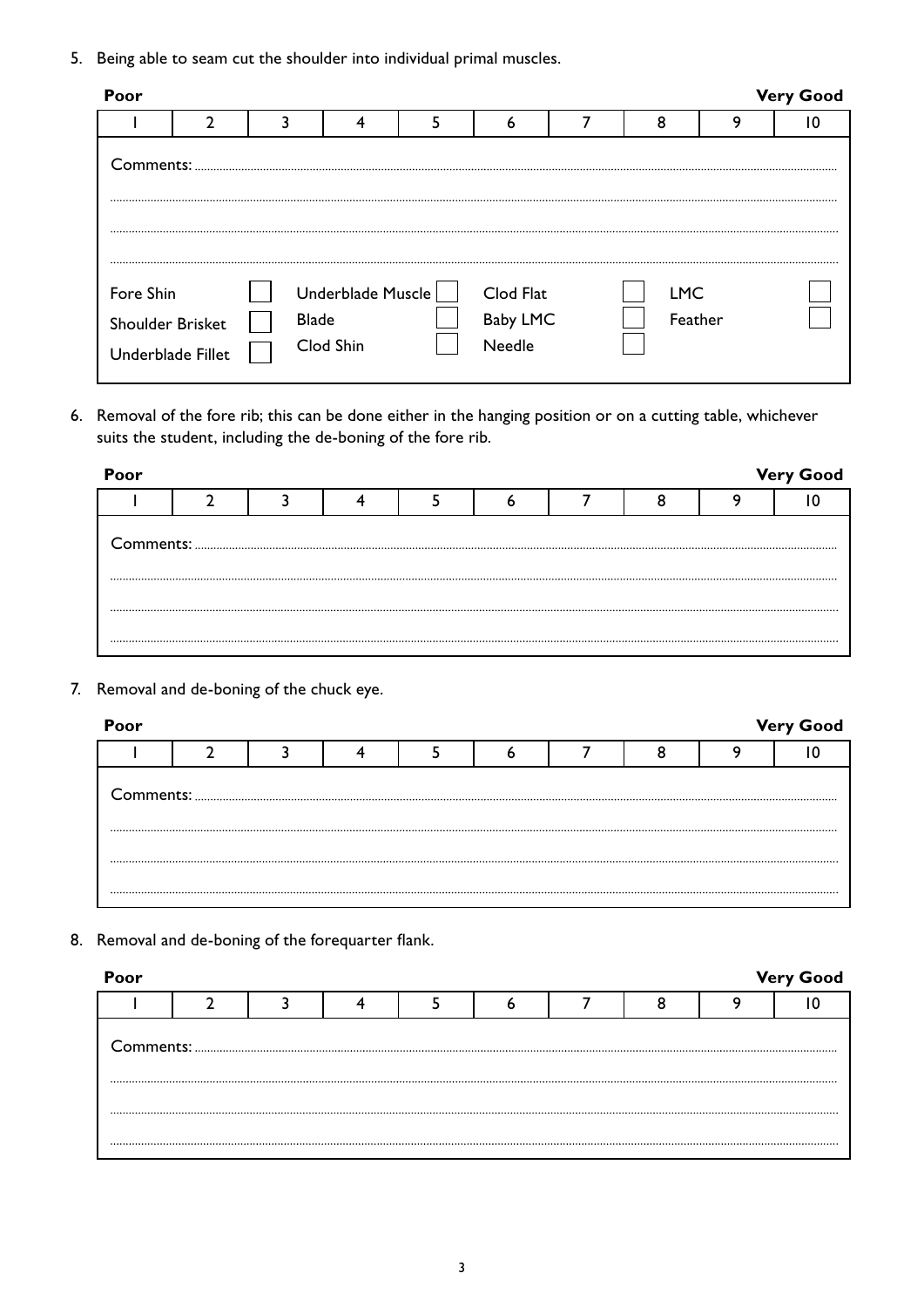9. Removal of the brisket muscles and preparation of the Jacobs ladder.

| Poor |  |  |  |  |  |  |  |  | <b>Very Good</b> |  |
|------|--|--|--|--|--|--|--|--|------------------|--|
|      |  |  |  |  |  |  |  |  |                  |  |
|      |  |  |  |  |  |  |  |  |                  |  |
|      |  |  |  |  |  |  |  |  |                  |  |
|      |  |  |  |  |  |  |  |  |                  |  |
|      |  |  |  |  |  |  |  |  |                  |  |

10. Ability to remove muscles without cutting/stabbing unnecessarily into individual muscles and the removal of bones without excess meat left on them.

| Poor |  |  |  |  | <b>Very Good</b> |
|------|--|--|--|--|------------------|
|      |  |  |  |  |                  |
|      |  |  |  |  |                  |
|      |  |  |  |  |                  |
|      |  |  |  |  |                  |

11. Overall ability, skill level, hygiene and tidiness.

| Poor |  |  |  |  | <b>Very Good</b> |
|------|--|--|--|--|------------------|
|      |  |  |  |  |                  |
|      |  |  |  |  |                  |
|      |  |  |  |  |                  |
|      |  |  |  |  |                  |

# **General knowledge marking form**

12. We assess 2 things with carcase classification, what are they?

| Poor |  |  |  |  | <b>Very Good</b> |
|------|--|--|--|--|------------------|
|      |  |  |  |  |                  |
|      |  |  |  |  |                  |
|      |  |  |  |  |                  |
|      |  |  |  |  |                  |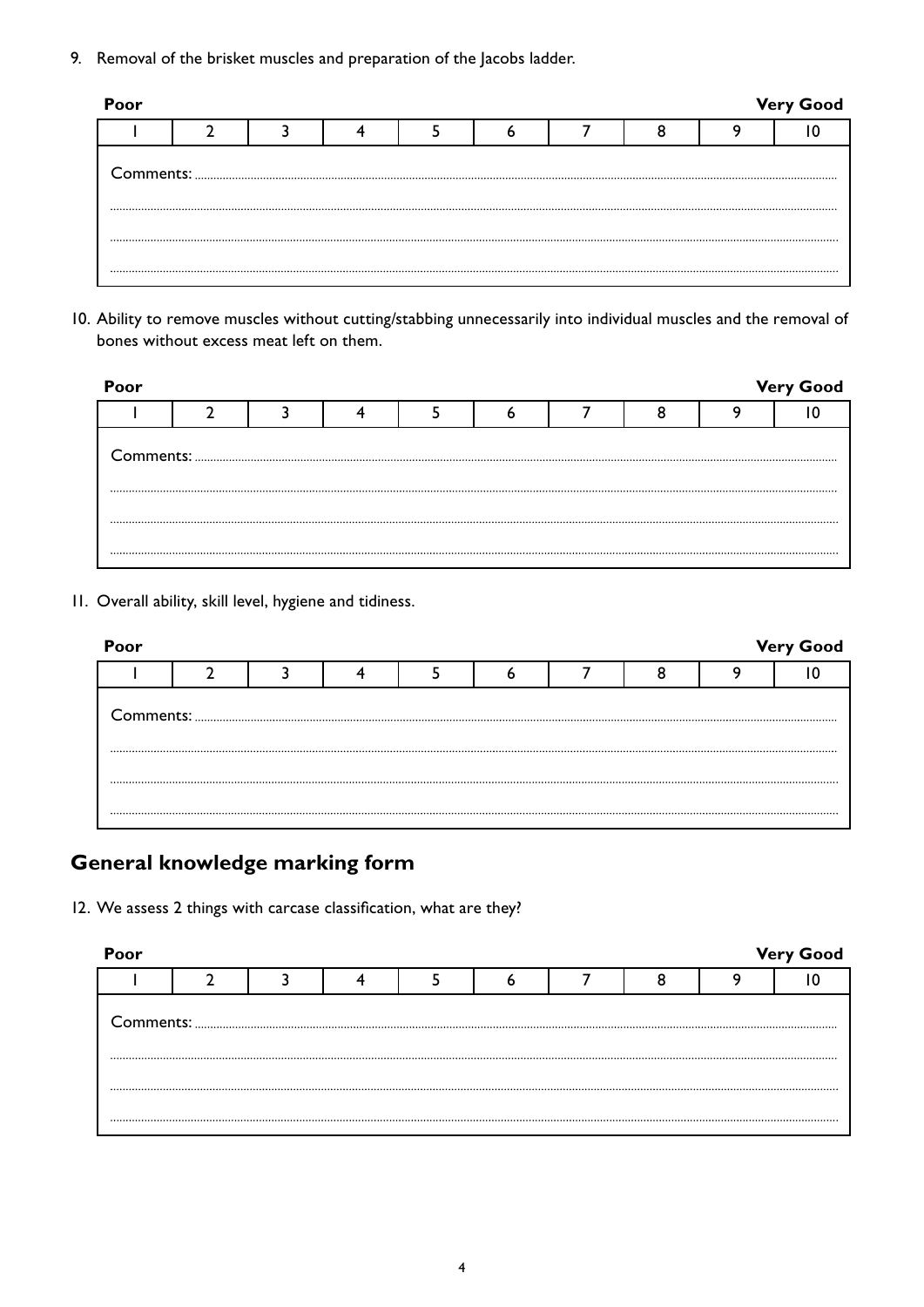13. With carcase classification what do the numbers 1-5 describe.

| <b>Very Good</b><br>Poor |  |  |  |  |  |  |  |  |  |  |  |
|--------------------------|--|--|--|--|--|--|--|--|--|--|--|
|                          |  |  |  |  |  |  |  |  |  |  |  |
|                          |  |  |  |  |  |  |  |  |  |  |  |
|                          |  |  |  |  |  |  |  |  |  |  |  |
|                          |  |  |  |  |  |  |  |  |  |  |  |

14. With carcase classification what do the letters EUROP describe.

| Poor |  |  |  |  | <b>Very Good</b> |
|------|--|--|--|--|------------------|
|      |  |  |  |  |                  |
|      |  |  |  |  |                  |
|      |  |  |  |  |                  |

15. Ability to name the prepared primal cuts and muscles.

| Poor |                                                                                                                                                                                                                                                                                                                                                                                                                                                                                                   |  |  |  | <b>Very Good</b> |
|------|---------------------------------------------------------------------------------------------------------------------------------------------------------------------------------------------------------------------------------------------------------------------------------------------------------------------------------------------------------------------------------------------------------------------------------------------------------------------------------------------------|--|--|--|------------------|
|      |                                                                                                                                                                                                                                                                                                                                                                                                                                                                                                   |  |  |  |                  |
|      | ${\small \begin{minipage}{14cm} \begin{tabular}{ c c c c c } \hline \textbf{Comments:} & \textbf{\textit{3}} & \textbf{\textit{5}} & \textbf{\textit{6}} & \textbf{\textit{7}} & \textbf{\textit{8}} & \textbf{\textit{8}} & \textbf{\textit{9}} & \textbf{\textit{1}} & \textbf{\textit{1}} & \textbf{\textit{1}} & \textbf{\textit{1}} & \textbf{\textit{1}} & \textbf{\textit{1}} & \textbf{\textit{1}} & \textbf{\textit{1}} & \textbf{\textit{1}} & \textbf{\textit{1}} & \textbf{\textit{1$ |  |  |  |                  |
|      |                                                                                                                                                                                                                                                                                                                                                                                                                                                                                                   |  |  |  |                  |

16. Ability to name the different beef bones.

| Poor |                                                                                                                                                                                                                                                                                                                                                                                                                                                                                                   |  |  |  | <b>Very Good</b> |
|------|---------------------------------------------------------------------------------------------------------------------------------------------------------------------------------------------------------------------------------------------------------------------------------------------------------------------------------------------------------------------------------------------------------------------------------------------------------------------------------------------------|--|--|--|------------------|
|      |                                                                                                                                                                                                                                                                                                                                                                                                                                                                                                   |  |  |  |                  |
|      | ${\small \begin{minipage}{14cm} \begin{tabular}{ c c c c c } \hline \textbf{Comments:} & \textbf{\textit{3}} & \textbf{\textit{5}} & \textbf{\textit{6}} & \textbf{\textit{7}} & \textbf{\textit{8}} & \textbf{\textit{8}} & \textbf{\textit{8}} & \textbf{\textit{9}} & \textbf{\textit{1}} & \textbf{\textit{1}} & \textbf{\textit{1}} & \textbf{\textit{1}} & \textbf{\textit{1}} & \textbf{\textit{1}} & \textbf{\textit{1}} & \textbf{\textit{1}} & \textbf{\textit{1}} & \textbf{\textit{1$ |  |  |  |                  |
|      |                                                                                                                                                                                                                                                                                                                                                                                                                                                                                                   |  |  |  |                  |
|      |                                                                                                                                                                                                                                                                                                                                                                                                                                                                                                   |  |  |  |                  |
|      |                                                                                                                                                                                                                                                                                                                                                                                                                                                                                                   |  |  |  |                  |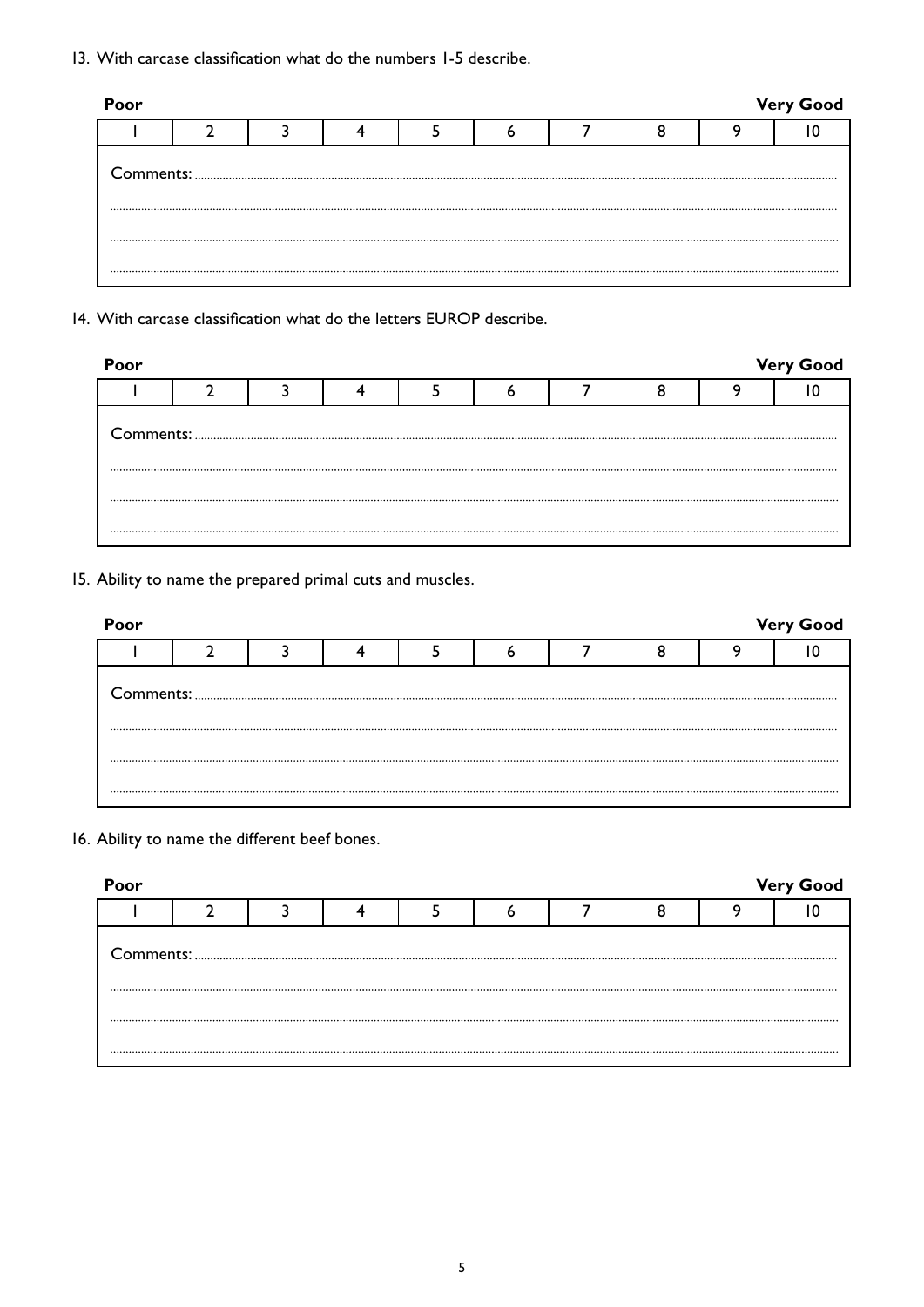# Score Sheet

### **Scoring form to be used if hindquarter is chosen**

1. Removal of the cutaneus muscle and the thin flank from the hindquarter leaving a straight cut sirloin. Deboning of the thin flank.

| Poor |  |  |  |  | <b>Very Good</b> |
|------|--|--|--|--|------------------|
|      |  |  |  |  |                  |
|      |  |  |  |  |                  |
|      |  |  |  |  |                  |
|      |  |  |  |  |                  |

2. Loosening/cutting the head of the fillet cleanly from the hip bone. Removing the sirloin and fillet in a straight line from the remaining hind quarter. This can be done whilst hanging or can be done on a cutting table if the student chooses to do so.

| Poor |  |  |  |  | <b>Very Good</b> |
|------|--|--|--|--|------------------|
|      |  |  |  |  |                  |
|      |  |  |  |  |                  |
|      |  |  |  |  |                  |
|      |  |  |  |  |                  |
|      |  |  |  |  |                  |

3. Being able to remove the fillet from the sirloin making sure no fillet is left on the bone and the fillet is not damaged in any way.

| Poor |                                                                                                                                                                                                                                                                                                                                                                                                                                                   |  |  |  | <b>Very Good</b> |
|------|---------------------------------------------------------------------------------------------------------------------------------------------------------------------------------------------------------------------------------------------------------------------------------------------------------------------------------------------------------------------------------------------------------------------------------------------------|--|--|--|------------------|
|      |                                                                                                                                                                                                                                                                                                                                                                                                                                                   |  |  |  |                  |
|      | ${\small \begin{minipage}{14cm} \begin{tabular}{l} \textbf{Comments:} \end{tabular} \end{minipage}} \begin{minipage}{0.99\textwidth} \begin{tabular}{l} \textbf{1} & \textbf{2} & \textbf{3} & \textbf{4} & \textbf{5} & \textbf{5} & \textbf{6} & \textbf{7} & \textbf{8} & \textbf{9} & \textbf{10} & \textbf{10} & \textbf{10} & \textbf{10} & \textbf{10} & \textbf{10} & \textbf{10} & \textbf{10} & \textbf{10} & \textbf{10} & \textbf{10$ |  |  |  |                  |
|      |                                                                                                                                                                                                                                                                                                                                                                                                                                                   |  |  |  |                  |
|      |                                                                                                                                                                                                                                                                                                                                                                                                                                                   |  |  |  |                  |

4. De-boning the sirloin making sure not to leave any stab marks in the sirloin and the bones are very clean.

| Poor |  |  |  |  | <b>Very Good</b> |
|------|--|--|--|--|------------------|
|      |  |  |  |  |                  |
|      |  |  |  |  |                  |
|      |  |  |  |  |                  |
|      |  |  |  |  |                  |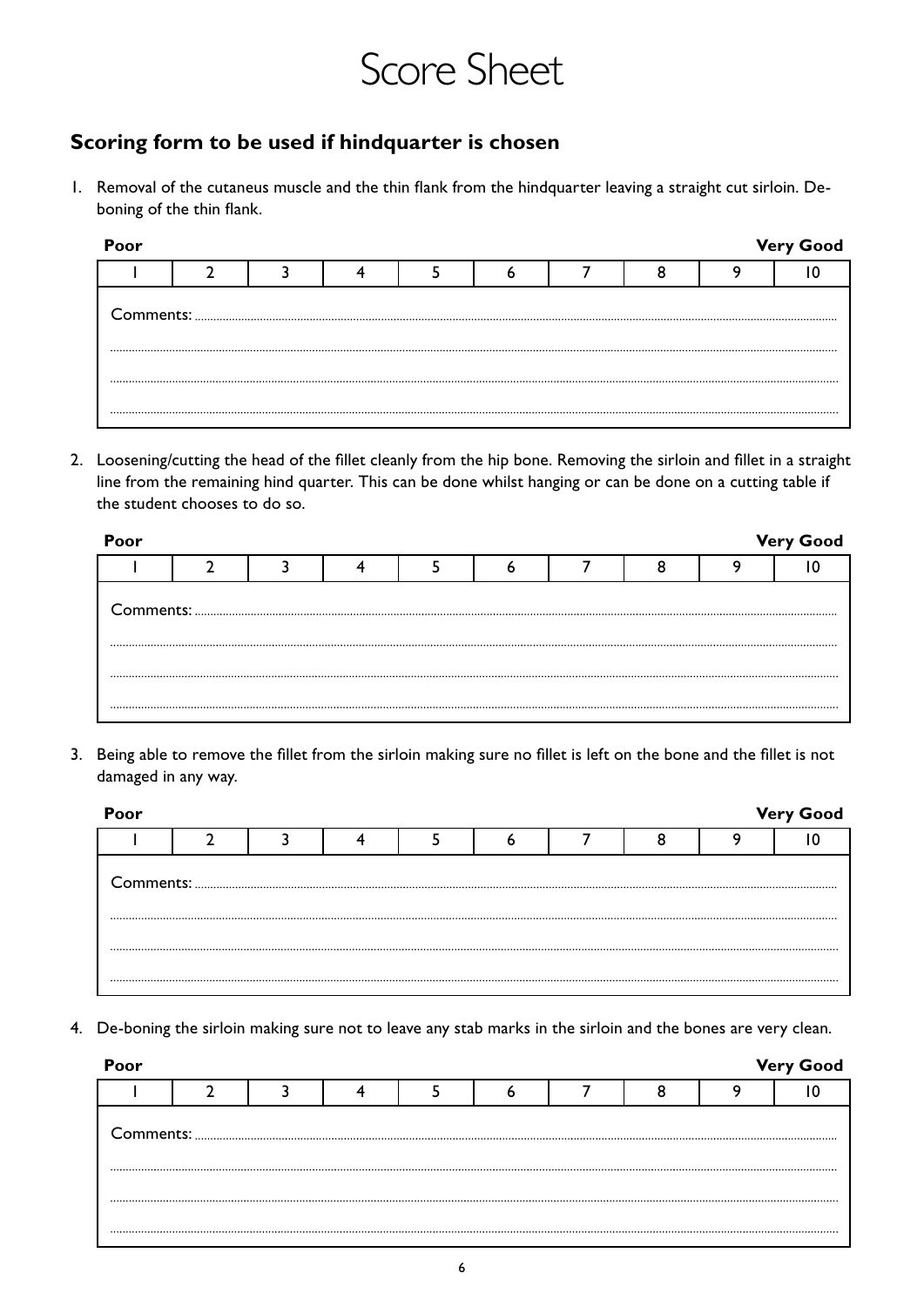5. Removal of the hip steak and cutting/loosening the top of the hip bone to free the topside.

| Poor |  |  |  |  | <b>Very Good</b> |
|------|--|--|--|--|------------------|
|      |  |  |  |  |                  |
|      |  |  |  |  |                  |
|      |  |  |  |  |                  |
|      |  |  |  |  |                  |

6. Removal of the topside by following the natural seams.

| Poor |  |  |  |  | <b>Very Good</b> |
|------|--|--|--|--|------------------|
|      |  |  |  |  |                  |
|      |  |  |  |  |                  |
|      |  |  |  |  |                  |
|      |  |  |  |  |                  |
|      |  |  |  |  |                  |

7. Freeing the rump tail/tri-tip muscle from the thick flank by following the natural seams until the edge of the rump. Removal of the thick flank and the knee cap (Patella). Clean removal of the hip and tail bones.

| Poor |  |  |  |  | <b>Very Good</b> |
|------|--|--|--|--|------------------|
|      |  |  |  |  |                  |
|      |  |  |  |  |                  |
|      |  |  |  |  |                  |

8. Removal of the muscle group Silverside, Rump and Rump Tail/Tri-Tip. Removal of the Rump Tail/Tri-Tip from the Rump. Removal of the Rump from the silverside. Removal of the Salmon cut from the Silverside.

| <b>Very Good</b><br>Poor |  |  |  |  |  |  |  |  |  |  |
|--------------------------|--|--|--|--|--|--|--|--|--|--|
|                          |  |  |  |  |  |  |  |  |  |  |
|                          |  |  |  |  |  |  |  |  |  |  |
|                          |  |  |  |  |  |  |  |  |  |  |
|                          |  |  |  |  |  |  |  |  |  |  |
|                          |  |  |  |  |  |  |  |  |  |  |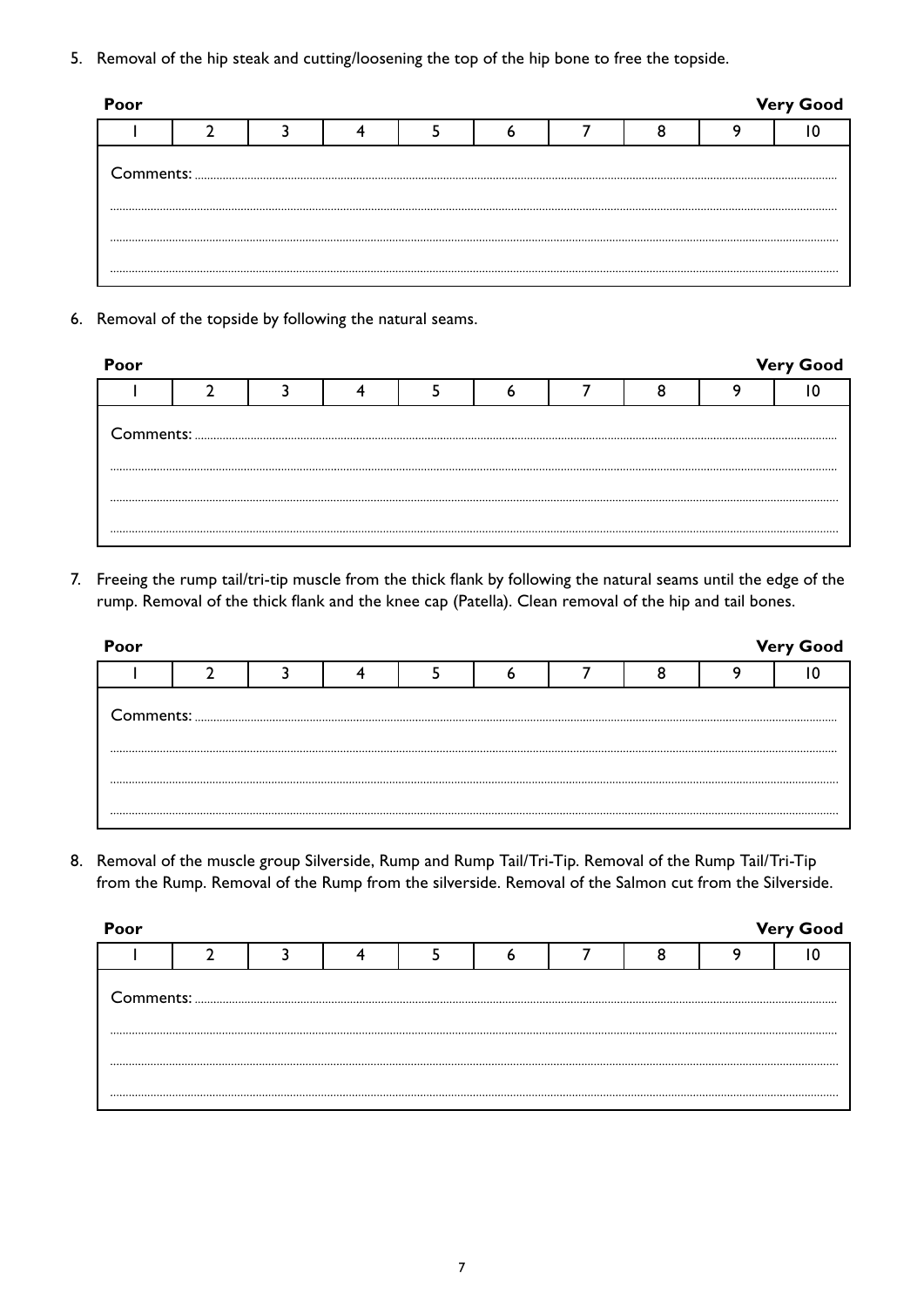9. Removal of the Heel muscle from the Shin and the de-boning the Shin.

| Poor |  |  |  |  | <b>Very Good</b> |
|------|--|--|--|--|------------------|
|      |  |  |  |  |                  |
|      |  |  |  |  |                  |
|      |  |  |  |  |                  |
|      |  |  |  |  |                  |
|      |  |  |  |  |                  |

10. Ability to remove muscles without cutting/stabbing unnecessarily into individual muscles and the removal of bones without excess meat left on them.

| Poor |  |  |  |                                                                                                                                                                                                                                                                                                                                                     | <b>Very Good</b> |
|------|--|--|--|-----------------------------------------------------------------------------------------------------------------------------------------------------------------------------------------------------------------------------------------------------------------------------------------------------------------------------------------------------|------------------|
|      |  |  |  |                                                                                                                                                                                                                                                                                                                                                     |                  |
|      |  |  |  | ${\small \begin{minipage}{14cm} \begin{tabular}{ c c c c } \hline \textbf{Comments:} & \textbf{3.000015:} & \textbf{5.000015:} & \textbf{6.000015:} & \textbf{6.000015:} & \textbf{6.000015:} & \textbf{6.000015:} & \textbf{6.000015:} & \textbf{6.000015:} & \textbf{6.000015:} & \textbf{6.000015:} & \textbf{6.000015:} & \textbf{6.000015:} &$ |                  |
|      |  |  |  |                                                                                                                                                                                                                                                                                                                                                     |                  |
|      |  |  |  |                                                                                                                                                                                                                                                                                                                                                     |                  |

11. Overall ability, skill level, hygiene and tidiness.

| Poor |  |  |  |  | <b>Very Good</b> |
|------|--|--|--|--|------------------|
|      |  |  |  |  |                  |
|      |  |  |  |  |                  |
|      |  |  |  |  |                  |
|      |  |  |  |  |                  |

# **General knowledge marking form**

12. We assess 2 things with carcase classification, what are they?

| Poor |  |  |  |  | <b>Very Good</b> |
|------|--|--|--|--|------------------|
|      |  |  |  |  |                  |
|      |  |  |  |  |                  |
|      |  |  |  |  |                  |
|      |  |  |  |  |                  |